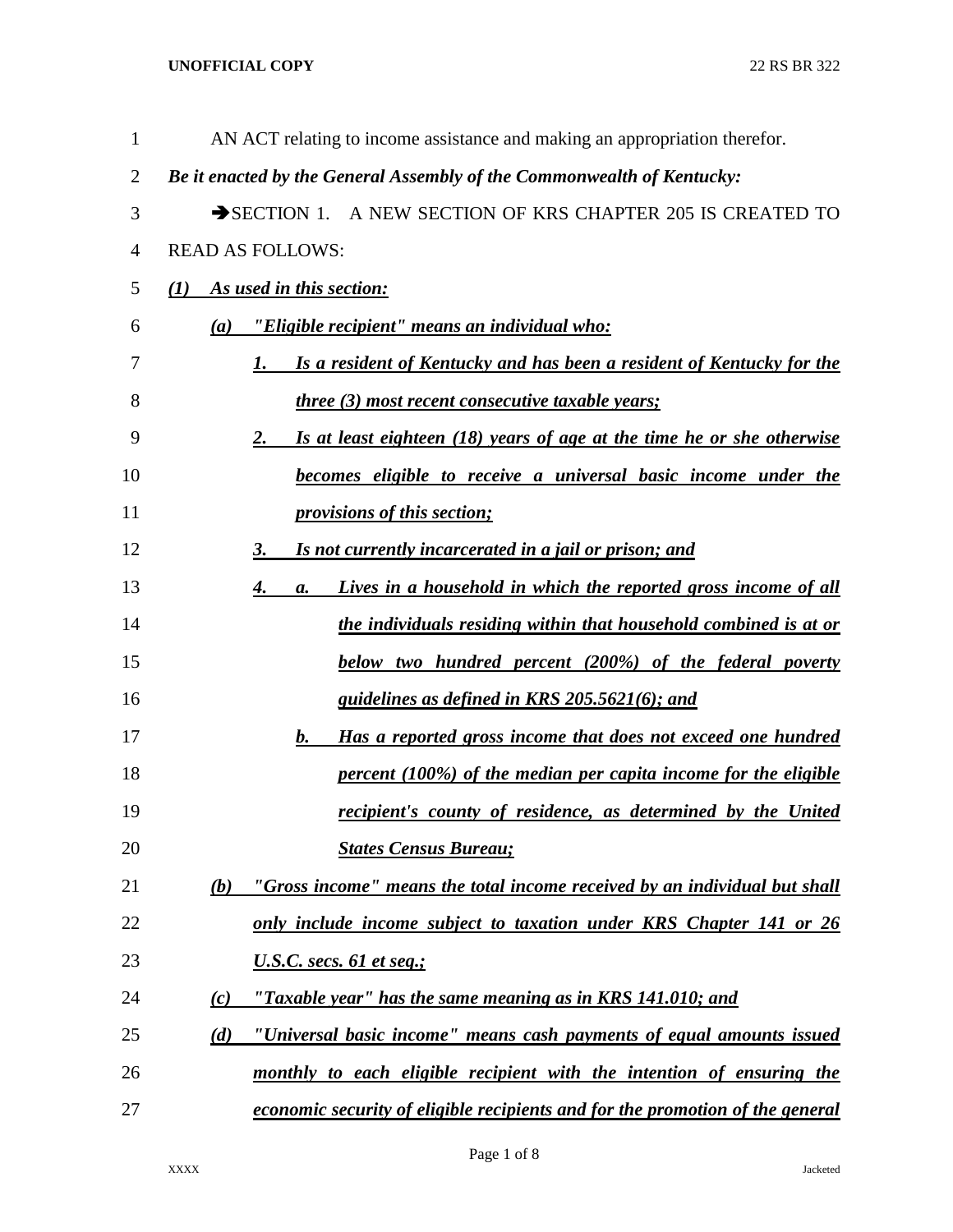| 1              |     | welfare, but not for compensation for any services, to be used by the eligible          |
|----------------|-----|-----------------------------------------------------------------------------------------|
| $\overline{2}$ |     | recipient without conditions or limitations.                                            |
| 3              | (2) | The cabinet shall administer the Kentucky Universal Basic Income Program and            |
| 4              |     | the universal basic income fund is hereby created within the State Treasury. The        |
| 5              |     | fund shall consist of state appropriations, gifts, grants, and federal funds.           |
| 6              |     | Amounts deposited into the fund shall be used for the purposes set forth in this        |
| 7              |     | section. Notwithstanding KRS 45.229, any moneys remaining in the fund at the            |
| 8              |     | close of the fiscal year shall not lapse but shall be carried forward into the          |
| 9              |     | succeeding fiscal year to be used for the purposes set forth in this section. Any       |
| 10             |     | interest earnings of the fund shall become part of the fund and shall not lapse.        |
| 11             |     | Moneys in the fund are hereby appropriated for the purposes set forth in this           |
| 12             |     | section and shall not be diverted into any other fund.                                  |
| 13             | (3) | Subject to an appropriation by the General Assembly for this purpose, an eligible       |
| 14             |     | recipient shall be entitled to receive a universal basic income of one thousand         |
| 15             |     | dollars (\$1,000) per month, payable from the Universal Basic Income Fund,              |
| 16             |     | unless his or her reported gross income exceeds one hundred percent (100%) of           |
| 17             |     | the median per capita income for his or her county of residence.                        |
| 18             | (4) | Subject to an appropriation by the General Assembly for this purpose, any person        |
| 19             |     | who received a universal basic income under subsection (3) of this section but          |
| 20             |     | <u>became ineligible because his or her reported gross income exceeds one hundred</u>   |
| 21             |     | percent (100%) of the median per capita income for his or her county of                 |
| 22             |     | residence shall be entitled to receive a Kentucky workers' transitional income of       |
| 23             |     | five hundred dollars (\$500) per month, payable from the universal basic income         |
| 24             |     | fund, for up to twenty-four (24) months during which his or her reported gross          |
| 25             |     | <u>income exceeds one hundred percent (100%) of the median per capita income for</u>    |
| 26             |     | <u>his or her county of residence or until his or her reported gross income reaches</u> |
| 27             |     | two hundred percent (200%) of the median per capita income for his or her               |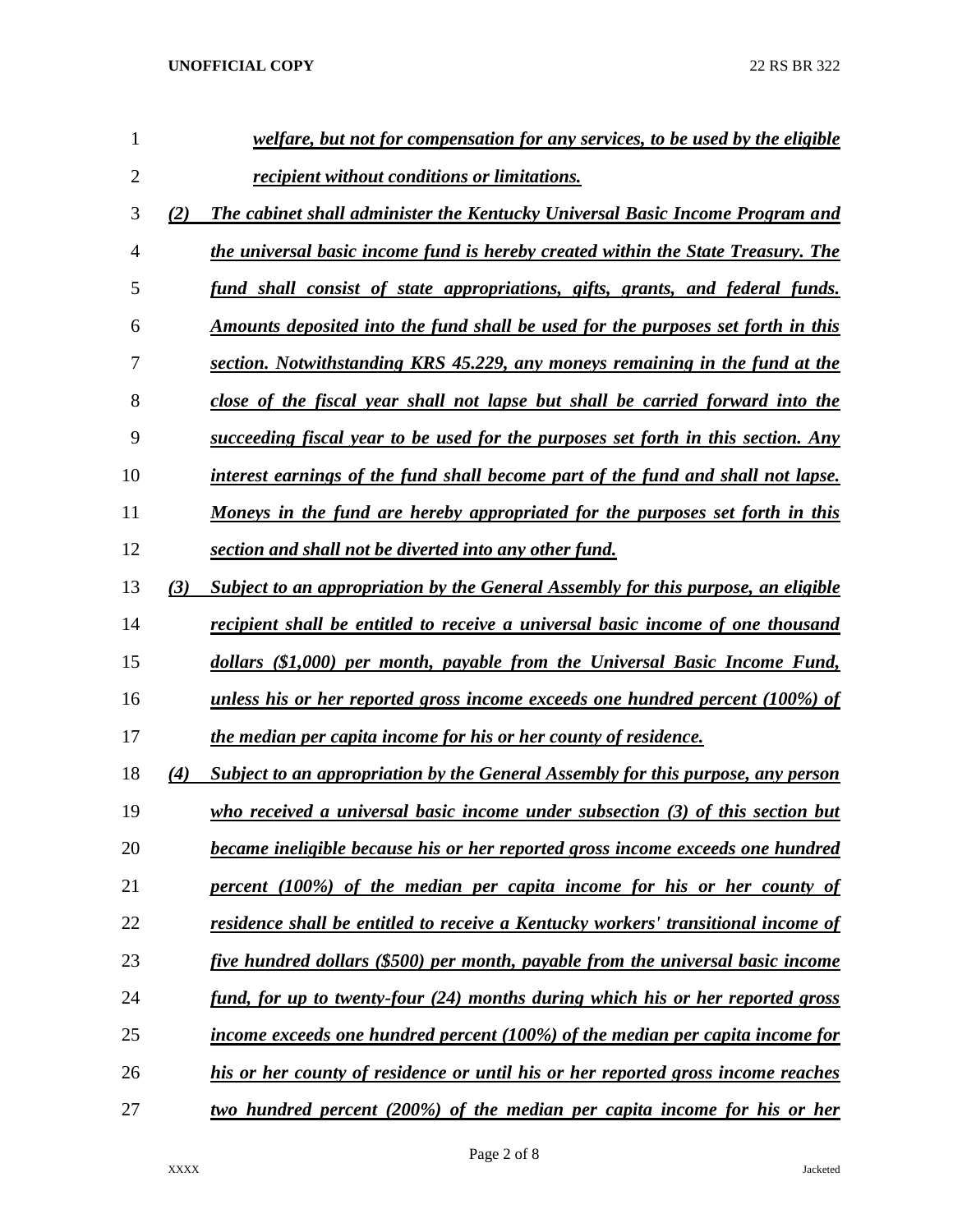| $\mathbf{1}$ |     | county of residence, whichever occurs first. If, at any time within the twenty-four |                                                                                      |  |  |  |  |  |  |
|--------------|-----|-------------------------------------------------------------------------------------|--------------------------------------------------------------------------------------|--|--|--|--|--|--|
| 2            |     |                                                                                     | (24) month period outlined within this subsection, his or her reported gross         |  |  |  |  |  |  |
| 3            |     |                                                                                     | income falls below one hundred percent (100%) of the median per capita income        |  |  |  |  |  |  |
| 4            |     |                                                                                     | for his or her county of residence, then he or she shall be an eligible recipient to |  |  |  |  |  |  |
| 5            |     |                                                                                     | <i>receive a universal basic income under subsection (3) of this section.</i>        |  |  |  |  |  |  |
| 6            | (5) |                                                                                     | <u>Notwithstanding any other statute to the contrary, receipt of universal basic</u> |  |  |  |  |  |  |
| 7            |     |                                                                                     | <i>income shall not:</i>                                                             |  |  |  |  |  |  |
| 8            |     | (a)                                                                                 | <b>Be considered taxable income for the purpose of state income taxes;</b>           |  |  |  |  |  |  |
| 9            |     | (b)                                                                                 | <b>Be considered in calculating any state tax credits;</b>                           |  |  |  |  |  |  |
| 10           |     | (c)                                                                                 | Be used to offset any liabilities owed by an eligible recipient; or                  |  |  |  |  |  |  |
| 11           |     | (d)                                                                                 | Affect income eligibility of the eligible recipient or the household of the          |  |  |  |  |  |  |
| 12           |     |                                                                                     | eligible recipient for any public assistance, benefits, or programs,                 |  |  |  |  |  |  |
| 13           |     |                                                                                     | <i>administered or funded by the state.</i>                                          |  |  |  |  |  |  |
| 14           | (6) |                                                                                     | The secretary shall promulgate administrative regulations necessary to carry out     |  |  |  |  |  |  |
| 15           |     |                                                                                     | <i>the provisions of this section.</i>                                               |  |  |  |  |  |  |
| 16           |     |                                                                                     | Section 2. KRS 141.019 is amended to read as follows:                                |  |  |  |  |  |  |
| 17           |     |                                                                                     | In the case of taxpayers other than corporations:                                    |  |  |  |  |  |  |
| 18           | (1) |                                                                                     | Adjusted gross income shall be calculated by subtracting from the gross income of    |  |  |  |  |  |  |
| 19           |     | those taxpayers the deductions allowed individuals by Section 62 of the Internal    |                                                                                      |  |  |  |  |  |  |
| 20           |     | Revenue Code and adjusting as follows:                                              |                                                                                      |  |  |  |  |  |  |
| 21           |     | (a)                                                                                 | Exclude income that is exempt from state taxation by the Kentucky                    |  |  |  |  |  |  |
| 22           |     |                                                                                     | Constitution and the Constitution and statutory laws of the United States;           |  |  |  |  |  |  |
| 23           |     | (b)                                                                                 | Exclude income from supplemental annuities provided by the Railroad                  |  |  |  |  |  |  |
| 24           |     |                                                                                     | Retirement Act of 1937 as amended and which are subject to federal income            |  |  |  |  |  |  |
| 25           |     |                                                                                     | tax by Pub. L. No. 89-699;                                                           |  |  |  |  |  |  |
| 26           |     | (c)                                                                                 | Include interest income derived from obligations of sister states and political      |  |  |  |  |  |  |
| 27           |     |                                                                                     | subdivisions thereof;                                                                |  |  |  |  |  |  |

Page 3 of 8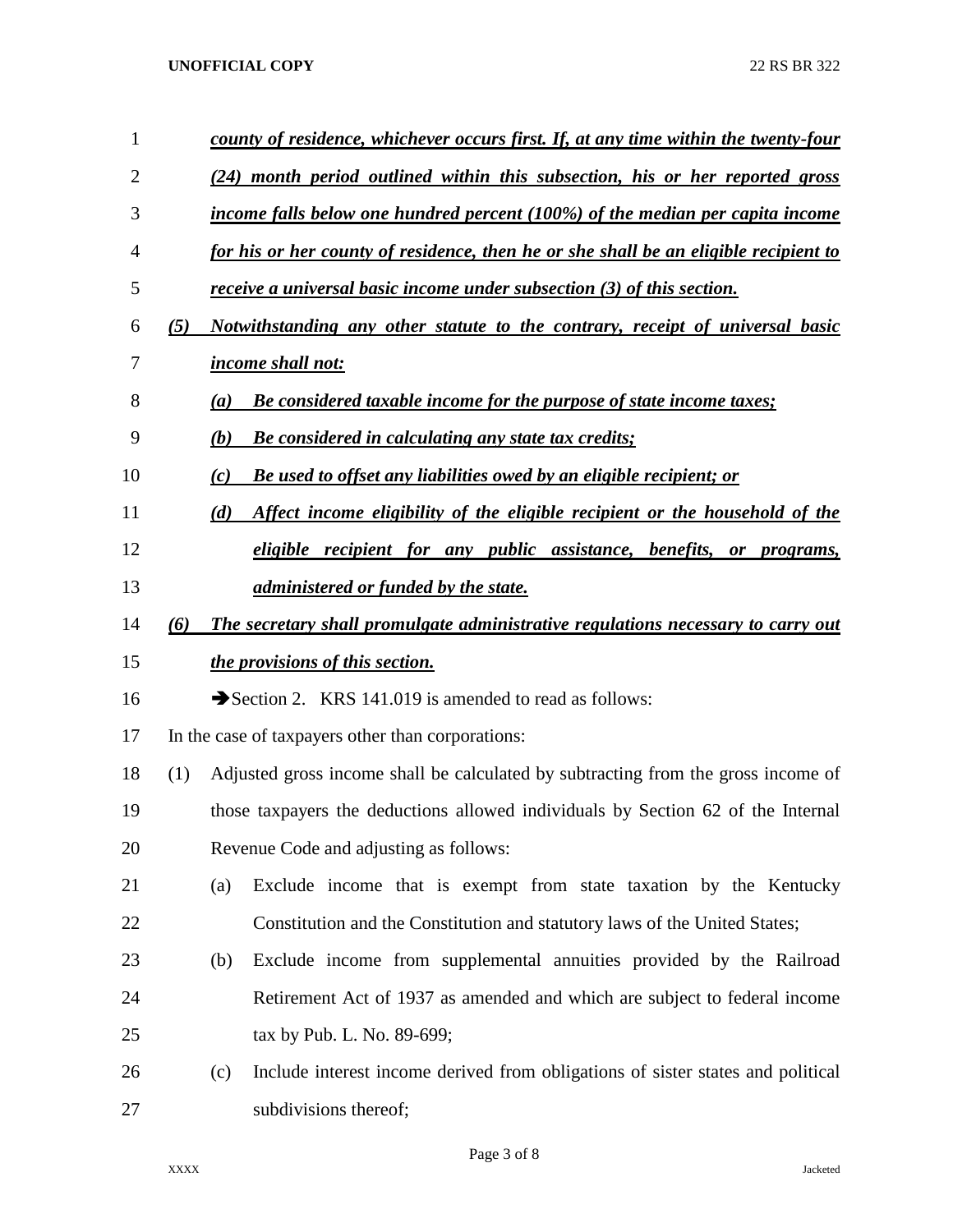| $\mathbf{1}$   | (d) |             |       | Exclude employee pension contributions picked up as provided for in KRS          |
|----------------|-----|-------------|-------|----------------------------------------------------------------------------------|
| $\overline{2}$ |     |             |       | 6.505, 16.545, 21.360, 61.523, 61.560, 65.155, 67A.320, 67A.510, 78.610,         |
| 3              |     |             |       | and 161.540 upon a ruling by the Internal Revenue Service or the federal         |
| 4              |     |             |       | courts that these contributions shall not be included as gross income until such |
| 5              |     |             |       | time as the contributions are distributed or made available to the employee;     |
| 6              | (e) |             |       | Exclude Social Security and railroad retirement benefits subject to federal      |
| 7              |     | income tax; |       |                                                                                  |
| 8              | (f) |             |       | Exclude any money received because of a settlement or judgment in a lawsuit      |
| 9              |     |             |       | brought against a manufacturer or distributor of "Agent Orange" for damages      |
| 10             |     |             |       | resulting from exposure to Agent Orange by a member or veteran of the            |
| 11             |     |             |       | Armed Forces of the United States or any dependent of such person who            |
| 12             |     |             |       | served in Vietnam;                                                               |
| 13             | (g) | 1.          | a.    | For taxable years beginning after December 31, 2005, but before                  |
| 14             |     |             |       | January 1, 2018, exclude up to forty-one thousand one hundred ten                |
| 15             |     |             |       | dollars $(\$41,110)$ of total distributions from pension plans, annuity          |
| 16             |     |             |       | contracts, profit-sharing plans, retirement plans, or employee                   |
| 17             |     |             |       | savings plans; and                                                               |
| 18             |     |             | $b$ . | For taxable years beginning on or after January 1, 2018, exclude                 |
| 19             |     |             |       | up to thirty-one thousand one hundred ten dollars $(\$31,110)$ of                |
| 20             |     |             |       | total distributions from pension plans, annuity contracts, profit-               |
| 21             |     |             |       | sharing plans, retirement plans, or employee savings plans.                      |
| 22             |     | 2.          |       | As used in this paragraph:                                                       |
| 23             |     |             | a.    | "Annuity contract" has the same meaning as set forth in Section                  |
| 24             |     |             |       | 1035 of the Internal Revenue Code;                                               |
| 25             |     |             | b.    | "Distributions" includes but is not limited to any lump-sum                      |
| 26             |     |             |       | distribution from pension or profit-sharing plans qualifying for the             |
| 27             |     |             |       | income tax averaging provisions of Section 402 of the Internal                   |
|                |     |             |       |                                                                                  |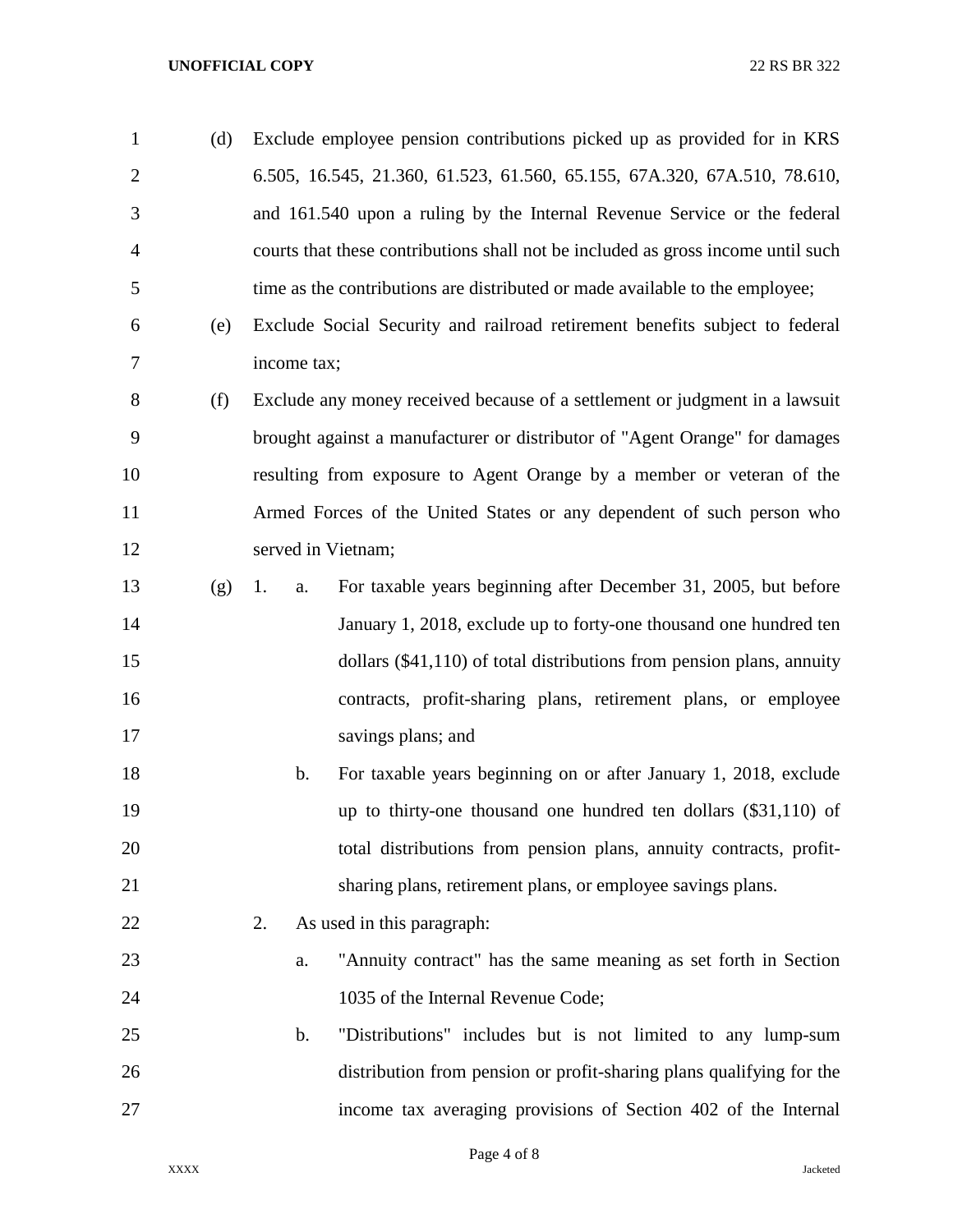- Revenue Code; any distribution from an individual retirement account as defined in Section 408 of the Internal Revenue Code; and any disability pension distribution; and
- c. "Pension plans, profit-sharing plans, retirement plans, or employee savings plans" means any trust or other entity created or organized under a written retirement plan and forming part of a stock bonus, pension, or profit-sharing plan of a public or private employer for the exclusive benefit of employees or their beneficiaries and includes plans qualified or unqualified under Section 401 of the Internal Revenue Code and individual retirement accounts as defined in Section 408 of the Internal Revenue Code;
- (h) 1. a. Exclude the portion of the distributive share of a shareholder's net income from an S corporation subject to the franchise tax imposed under KRS 136.505 or the capital stock tax imposed under KRS 136.300; and
- b. Exclude the portion of the distributive share of a shareholder's net income from an S corporation related to a qualified subchapter S subsidiary subject to the franchise tax imposed under KRS 19 136.505 or the capital stock tax imposed under KRS 136.300.
- 2. The shareholder's basis of stock held in an S corporation where the S corporation or its qualified subchapter S subsidiary is subject to the franchise tax imposed under KRS 136.505 or the capital stock tax imposed under KRS 136.300 shall be the same as the basis for federal income tax purposes;
- (i) Exclude income received for services performed as a precinct worker for election training or for working at election booths in state, county, and local primaries or regular or special elections;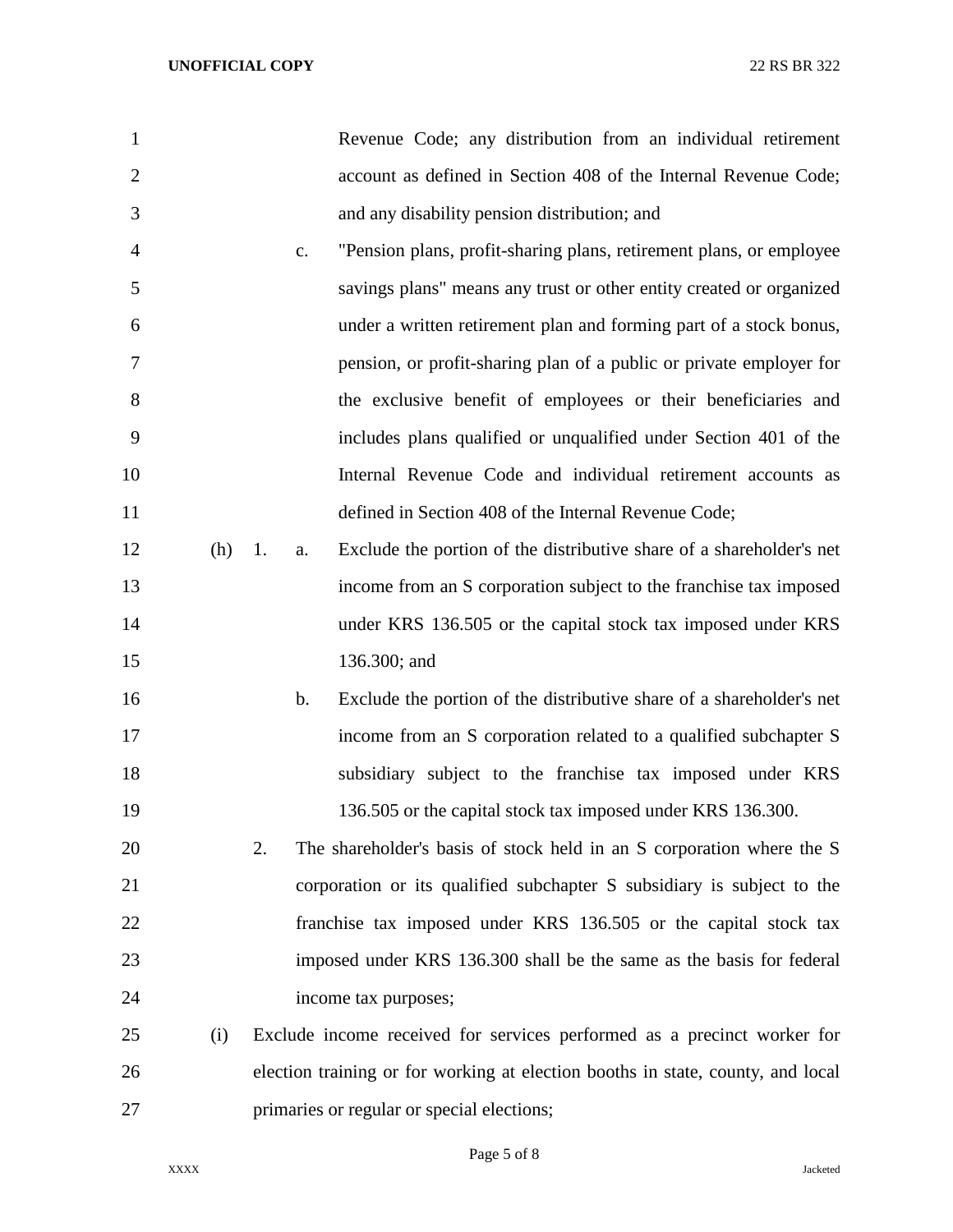| $\mathbf{1}$   |     | (j)                                                                          | Exclude any capital gains income attributable to property taken by eminent       |  |  |  |
|----------------|-----|------------------------------------------------------------------------------|----------------------------------------------------------------------------------|--|--|--|
| $\overline{2}$ |     |                                                                              | domain;                                                                          |  |  |  |
| 3              |     | (k)                                                                          | Exclude all income from all sources for members of the Armed Forces<br>1.        |  |  |  |
| $\overline{4}$ |     |                                                                              | who are on active duty and who are killed in the line of duty, for the year      |  |  |  |
| 5              |     |                                                                              | during which the death occurred and the year prior to the year during            |  |  |  |
| 6              |     |                                                                              | which the death occurred.                                                        |  |  |  |
| 7              |     |                                                                              | For the purposes of this paragraph, "all income from all sources" shall<br>2.    |  |  |  |
| 8              |     |                                                                              | include all federal and state death benefits payable to the estate or any        |  |  |  |
| 9              |     |                                                                              | beneficiaries;                                                                   |  |  |  |
| 10             |     | (1)                                                                          | Exclude all military pay received by members of the Armed Forces while on        |  |  |  |
| 11             |     |                                                                              | active duty;                                                                     |  |  |  |
| 12             |     | $(m)$ 1.                                                                     | Include the amount deducted for depreciation under 26 U.S.C. sec. 167            |  |  |  |
| 13             |     |                                                                              | or $168$ ; and                                                                   |  |  |  |
| 14             |     |                                                                              | Exclude the amounts allowed by KRS 141.0101 for depreciation;<br>2.              |  |  |  |
| 15             |     | (n)                                                                          | Include the amount deducted under 26 U.S.C. sec. 199A;                           |  |  |  |
| 16             |     | $\left( 0 \right)$                                                           | Ignore any change in the cost basis of the surviving spouse's share of property  |  |  |  |
| 17             |     |                                                                              | owned by a Kentucky community property trust occurring for federal income        |  |  |  |
| 18             |     |                                                                              | tax purposes as a result of the death of the predeceasing spouse; [ and]         |  |  |  |
| 19             |     | (p)                                                                          | Allow the same treatment allowed under Pub. L. No. 116-260, secs. 276 and        |  |  |  |
| 20             |     |                                                                              | 278, related to the tax treatment of forgiven covered loans, deductions          |  |  |  |
| 21             |     |                                                                              | attributable to those loans, and tax attributes associated with those loans for  |  |  |  |
| 22             |     |                                                                              | taxable years ending on or after March 27, 2020, but before January 1, 2022;     |  |  |  |
| 23             |     |                                                                              | <u>and</u>                                                                       |  |  |  |
| 24             |     | (q)                                                                          | <b>Exclude all income received from the universal basic income fund under</b>    |  |  |  |
| 25             |     |                                                                              | <b>Section 1 of this Act; and</b>                                                |  |  |  |
| 26             | (2) |                                                                              | Net income shall be calculated by subtracting from adjusted gross income all the |  |  |  |
| 27             |     | deductions allowed individuals by Chapter 1 of the Internal Revenue Code, as |                                                                                  |  |  |  |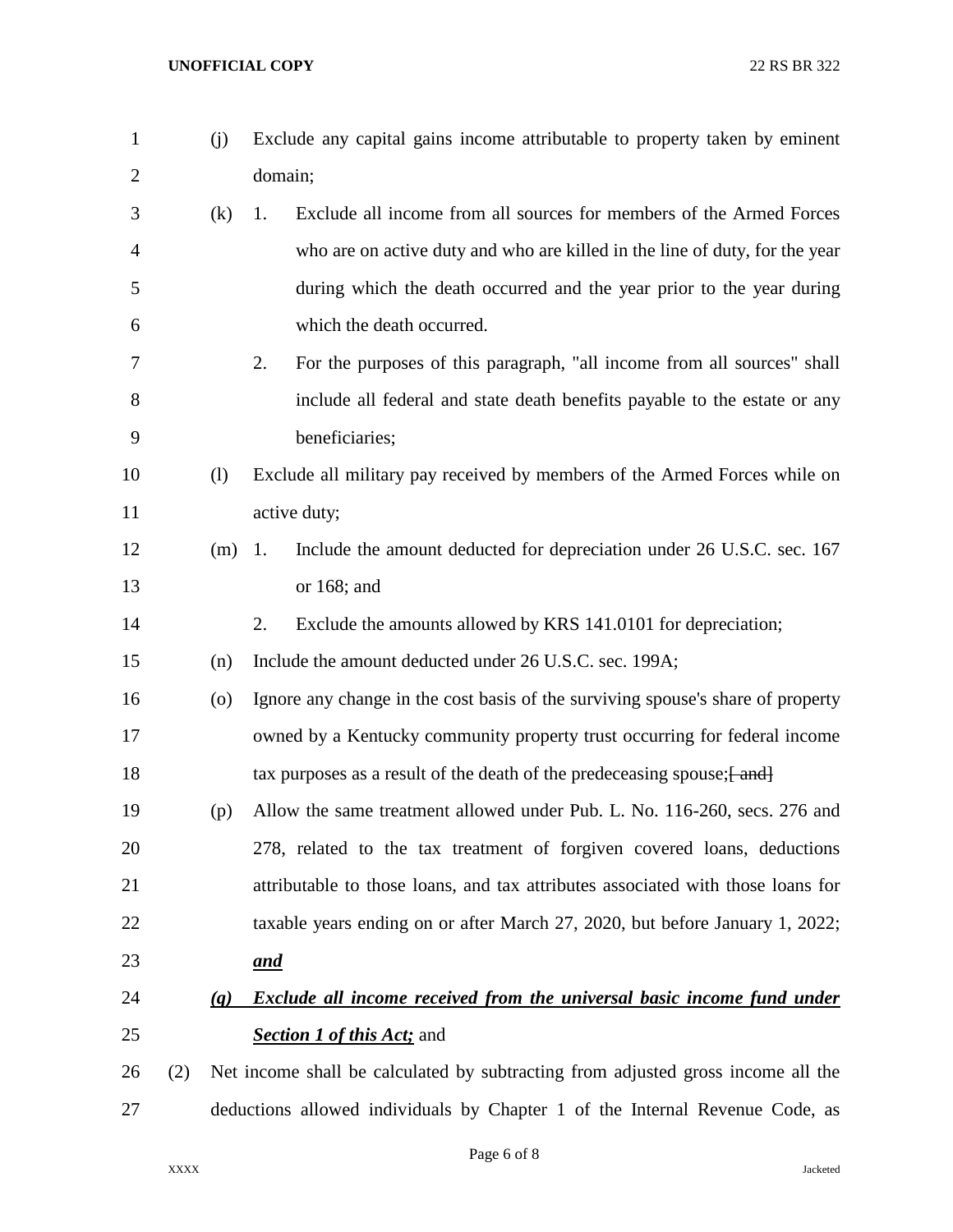- 1 modified by KRS 141.0101, except: (a) Any deduction allowed by 26 U.S.C. sec. 164 for taxes; (b) Any deduction allowed by 26 U.S.C. sec. 165 for losses, except wagering losses allowed under Section 165(d) of the Internal Revenue Code; (c) Any deduction allowed by 26 U.S.C. sec. 213 for medical care expenses; (d) Any deduction allowed by 26 U.S.C. sec. 217 for moving expenses; (e) Any deduction allowed by 26 U.S.C. sec. 67 for any other miscellaneous deduction; (f) Any deduction allowed by the Internal Revenue Code for amounts allowable under KRS 140.090(1)(h) in calculating the value of the distributive shares of the estate of a decedent, unless there is filed with the income return a 12 statement that the deduction has not been claimed under KRS 140.090(1)(h); (g) Any deduction allowed by 26 U.S.C. sec. 151 for personal exemptions and any other deductions in lieu thereof; (h) Any deduction allowed for amounts paid to any club, organization, or establishment which has been determined by the courts or an agency established by the General Assembly and charged with enforcing the civil rights laws of the Commonwealth, not to afford full and equal membership and full and equal enjoyment of its goods, services, facilities, privileges, advantages, or accommodations to any person because of race, color, religion, national origin, or sex, except nothing shall be construed to deny a deduction for amounts paid to any religious or denominational club, group, or establishment or any organization operated solely for charitable or educational purposes which restricts membership to persons of the same religion or denomination in order to promote the religious principles for which it is established and maintained; and
- 

(i) A taxpayer may elect to claim the standard deduction allowed by KRS